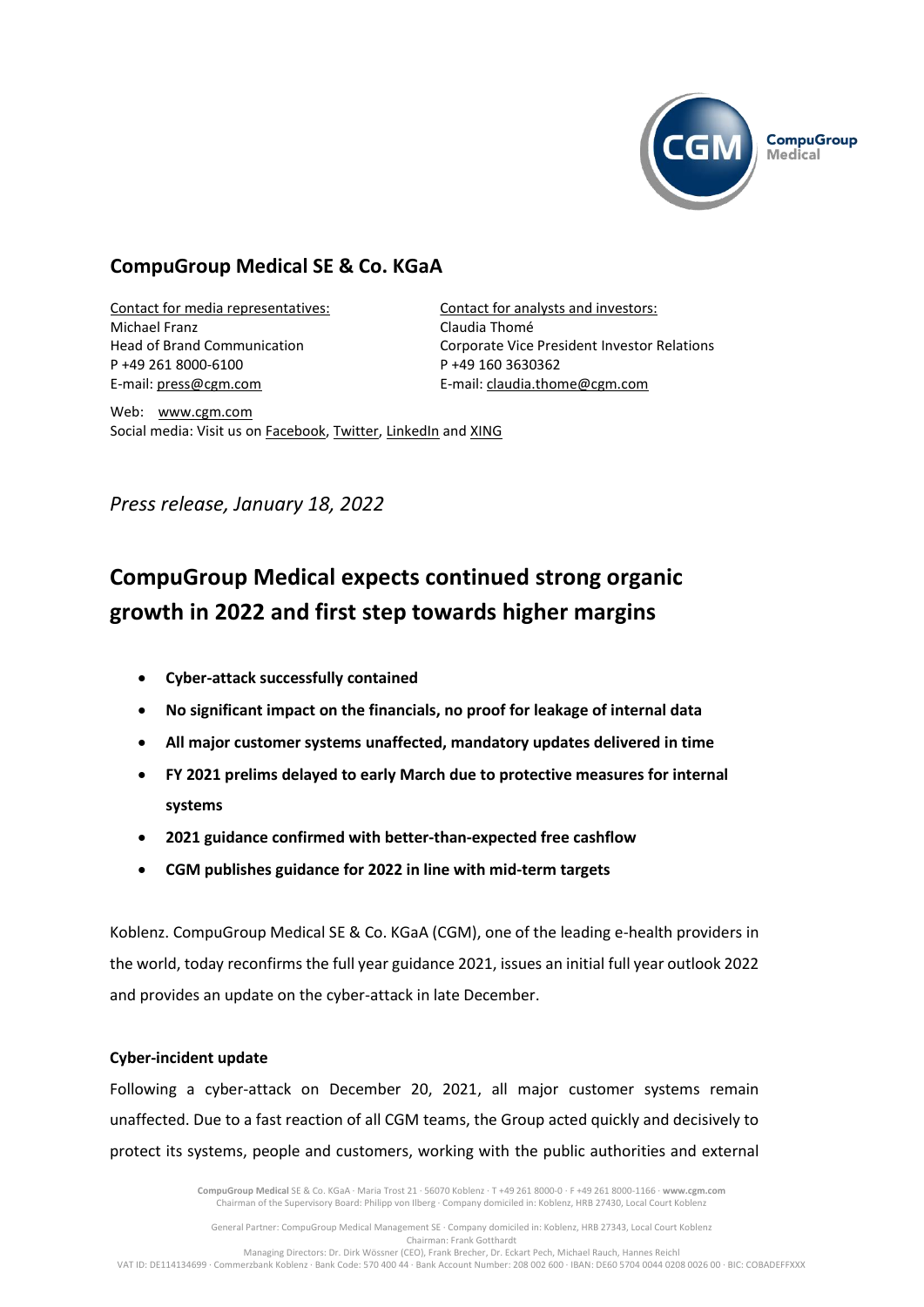

experts to conduct a best-practice response. The company continued to conduct business in all material respects. The mandatory regulatory updates to our products have been delivered in time before the end of the year. As of today, there is no evidence for an illegal extraction or publication of data, or any proof of data having been downloaded by the attackers. Due to protective measures CGM took immediately, the internal systems were quarantined temporarily. Therefore, the publication of the preliminary results for the financial year 2021, which was originally planned for February 3, 2022, will be delayed.

#### **Confirmation of FY 2021 guidance**

With the preliminary results now expected to be published in early March CompuGroup Medical reconfirms its guidance today for the financial year 2021. The group continues to expect a revenue increase to a range of EUR 1 billion to EUR 1.04 billion and an adjusted EBITDA between EUR 210 million and EUR 230 million, corresponding to a margin in a range of 20 percent to 23 percent.

For the free cashflow, CompuGroup Medical specifies its guidance, now expecting more than EUR 90 million versus an originally expected free cashflow of more than EUR 80 million.

### **Initial guidance 2022**

Based on currently available data and the expectations of business performance for the year, CompuGroup Medical expects another year with strong organic growth, driven by the investment initiative started last year. The company anticipates group revenues of EUR 1.075 billion to EUR 1.125 billion in 2022, which corresponds to an organic growth of +3 percent to +8 percent. CGM expects an adjusted EBITDA in the range of EUR 235 million to EUR 260 million, resulting in an EBITDA margin between 21 percent and 24 percent. The full guidance will be published together with the release of the preliminary FY 2021 financials.

"I am proud of how our teams reacted to the cyber-attack. With that incident now largely behind us, we are looking back at a successful year 2021, where we took the organic growth rate to a new level and laid the foundation for further growth going forward," said Dr. Dirk Wössner, CEO of CompuGroup Medical. "For 2022, we continue to see strong tailwind from

> **CompuGroup Medical** SE & Co. KGaA · Maria Trost 21 · 56070 Koblenz · T +49 261 8000-0 · F +49 261 8000-1166 · **www.cgm.com** Chairman of the Supervisory Board: Philipp von Ilberg · Company domiciled in: Koblenz, HRB 27430, Local Court Koblenz

General Partner: CompuGroup Medical Management SE · Company domiciled in: Koblenz, HRB 27343, Local Court Koblenz Chairman: Frank Gotthardt Managing Directors: Dr. Dirk Wössner (CEO), Frank Brecher, Dr. Eckart Pech, Michael Rauch, Hannes Reichl

VAT ID: DE114134699 · Commerzbank Koblenz · Bank Code: 570 400 44 · Bank Account Number: 208 002 600 · IBAN: DE60 5704 0044 0208 0026 00 · BIC: COBADEFFXXX